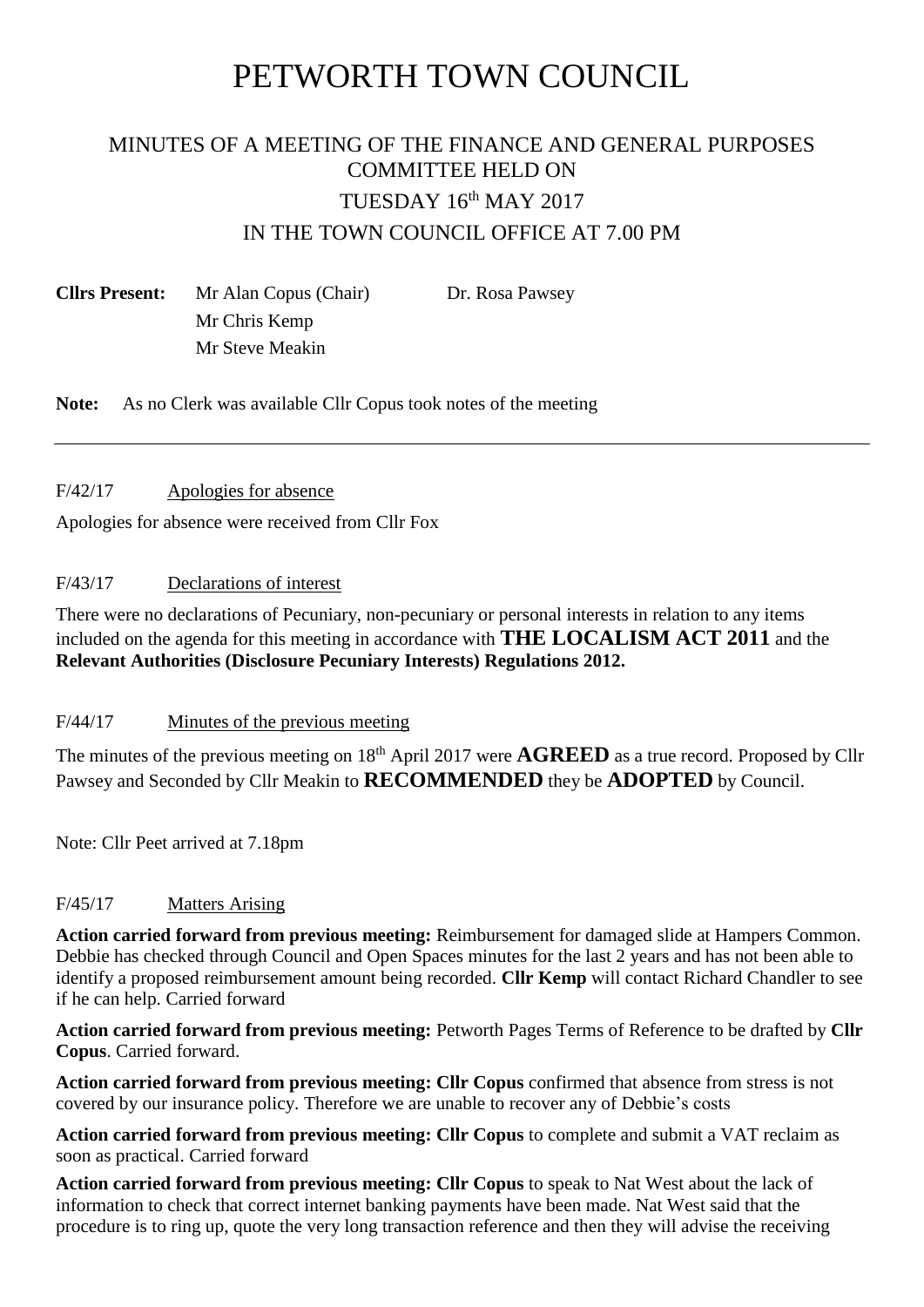bank account. It was agreed that this is not practical for us when we have many such transactions. **Cllr Copus** will investigate what better alternative and chargeable services are available. Carried forward.

**Action carried forward from previous meeting:** Cllrs Peet and Copus had proposed to Council (who had agreed) that the ESAT anti-virus package be installed on the office laptop. Whilst this order is completed, Debbie has installed the one month free trial version so that we have earlier protection.

**Action carried forward from previous meeting:** Charges from BT for our Broadband package continue to be queried with them by Debbie. The promised credit has yet to be received.

#### F/46/17 Grounds Maintenance Contract

The proposed updated schedule of works previously issued was considered and would be supported when presented at Thursday's Council meeting. **Cllr Kemp** undertook to progress CDC giving us £6500 to cover the costs of the cemetery maintenance which they undertook previously.

#### F/47/17 Insurance

Five renewal quotations have been received but only 2 of these reflected the Asset Register updated at the 31 March 2017 position. It is expected that these amended quotes will be received in time for Thursday's Council meeting

#### F/48/17 2016/17 Year End Accounts

Cllr Copus presented the accounts and the Annual Accounting Statement which had been successfully reviewed by the Internal Auditor. There was an accounting surplus of some £9k in the year as follows:

| Surplus of £9k arises mainly from savings on:                                                                                                        |
|------------------------------------------------------------------------------------------------------------------------------------------------------|
| Street lights £10k<br>Traffic recommended works £5k<br><b>Bus shelter f3k</b><br><b>Farmers Market £3k</b><br>War memorial £3k<br>Local election £2k |
| offset by spend mainly on :                                                                                                                          |
| Temp £9k<br>Grounds maintenance £4k<br>Safety checks £2k<br>HR consultancy £2k<br>Cemeteries £2k                                                     |

The Annual Accounting Statement and Year on Year variances was considered in detail:

# ACCOUNTING STATEMENT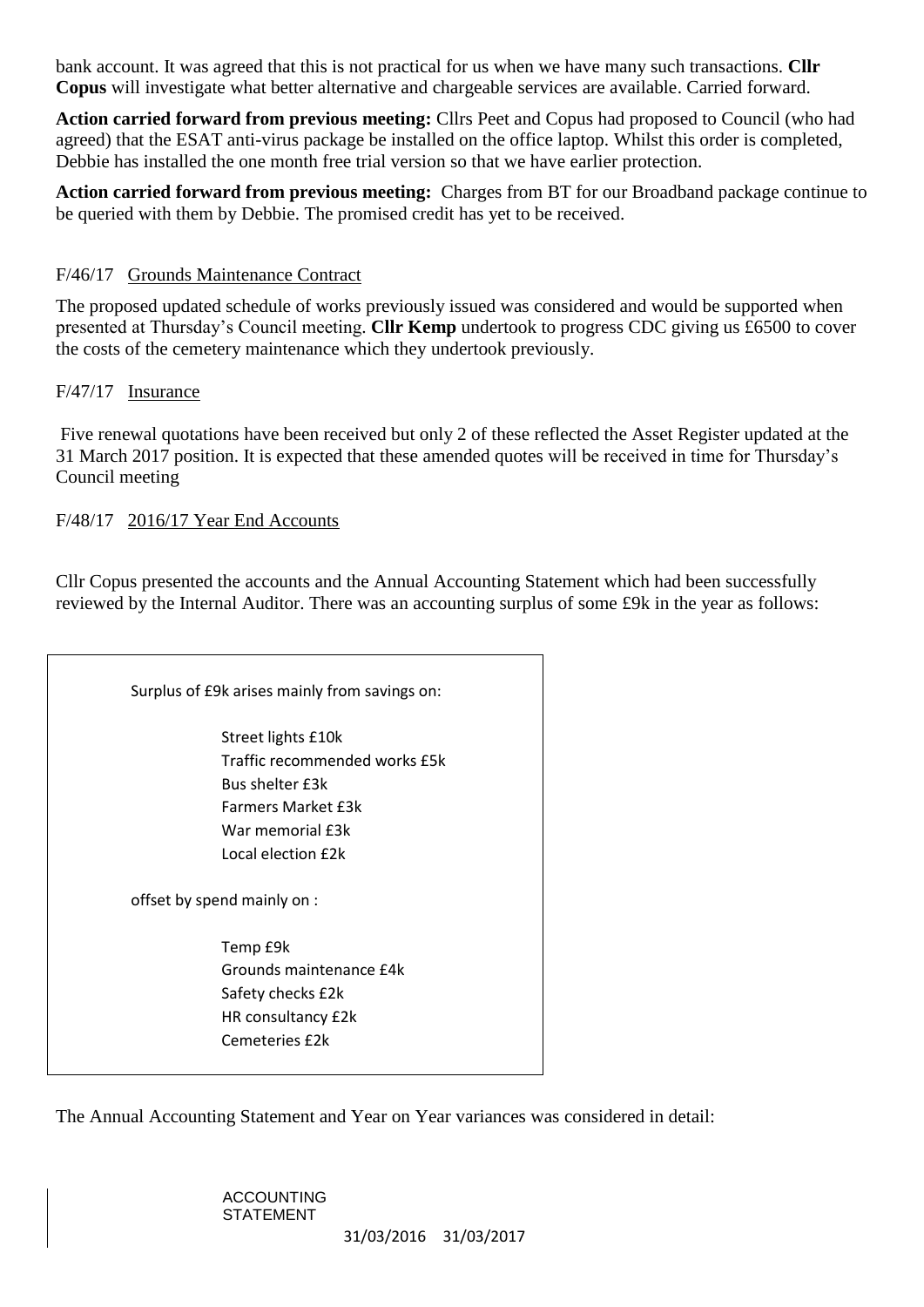| 1 Balances b/f         | 40,173     | 29,596     |
|------------------------|------------|------------|
| 2 Precept              | 81,800     | 106,200    |
| 3 Total other receipts | 106,162    | 30,626     |
| 4 Staff costs          | $-29,556$  | $-37,277$  |
| 5 Loan interest        | 0          | $-8,893$   |
| 6 All other payments   | $-168,983$ | $-109,476$ |
|                        |            |            |
| 7 Balances c/f         | 29,596     | 10,776     |
| 8 Total cash           | 9,864      | 16,371     |
| 9 Total fixed assets   | 215,759    | 223,877    |
| 10 Total borrowings    | 80,000     | 72,768     |

|                        | Var £     | Var %  | <b>Explanation of variances</b>                                                                        |
|------------------------|-----------|--------|--------------------------------------------------------------------------------------------------------|
| 1 Balances b/f         |           |        |                                                                                                        |
| 2 Precept              | 24,400    | 30%    | Increased to provide extra staffing, street lighting, loan repayment, bus she<br>£80k loan received in |
| 3 Total other receipts | -75,536   | -71%   | 2015/16                                                                                                |
| 4 Staff costs          | $-7,721$  | 26%    | Clerk now full time (£8k) plus sick absence cover (£7k)                                                |
| 5 Loan interest        | $-8,893$  |        | First year of repayments                                                                               |
| 6 All other payments   | 59,507    | $-35%$ | Playpark spend in 2015/16 (£94k) offset by additional 2016/17 spend on N                               |
|                        |           |        | Plan (£14k), Farmers Market (£5k), Cemetries (£2k), HR consultancy (£2k)                               |
| 7 Balances c/f         | $-18,820$ | -64%   |                                                                                                        |
| 8 Total cash           | 6,508     | 66%    |                                                                                                        |
| 9 Total fixed assets   | 8,118     | 4%     | Playpark (£4k), picnic benches(£1k), Farmers Market barriers/signs(£2k), X                             |
| 10 Total borrowings    | $-7,232$  | -9%    | Repayments made                                                                                        |

The Annual Governance Statement was carefully considered. This will be presented at the next Council meeting for agreement and signed off together with the Accounting Statement

# F/49/17 April 2017 Accounts

| <b>INCOME</b>                                 | Annual        | Actual  |  |
|-----------------------------------------------|---------------|---------|--|
|                                               | <b>Budget</b> | to date |  |
| Precept                                       | 112,800       | 56,401  |  |
| <b>Support Grant</b><br><b>Hampers Common</b> | 3,345         | 1,673   |  |
| Hire                                          | 300           | O       |  |
| Interest                                      | 15            | O       |  |
| <b>Allotment Rents</b>                        | 2,400         | 568     |  |
| <b>Xmas Event</b>                             | 2,500         | 100     |  |
| <b>Farmers Market</b>                         | 5,000         | 700     |  |
| <b>Totals</b>                                 | 126.360       | 59.441  |  |
|                                               |               |         |  |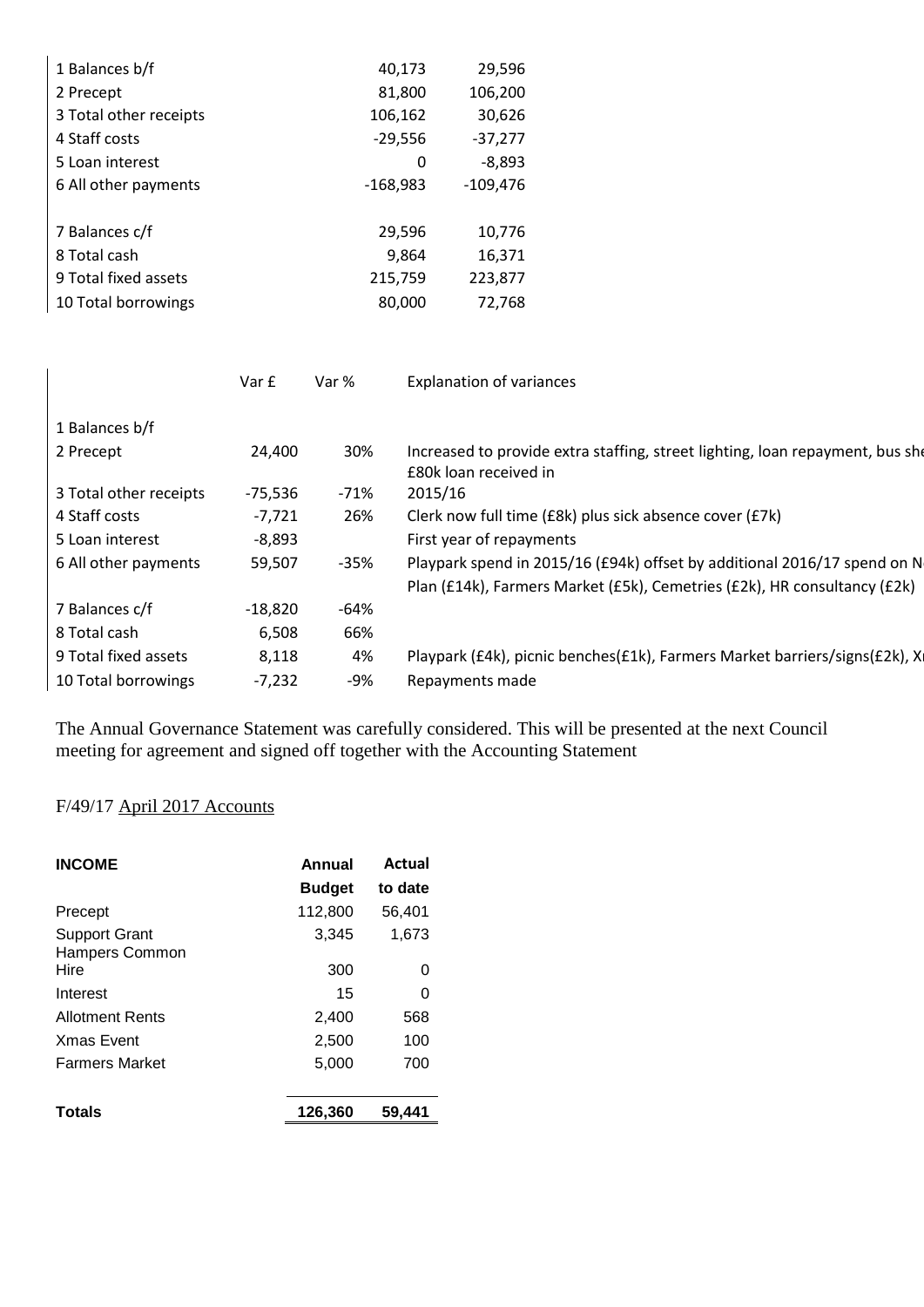| <b>EXPENDITURE</b> |                                          |               | Actual<br>to | % cash  | <b>Accruals</b> |
|--------------------|------------------------------------------|---------------|--------------|---------|-----------------|
|                    |                                          | <b>Budget</b> | date         | to date | b/f             |
| <b>Outside</b>     | Grounds maintenance                      |               |              |         |                 |
|                    | <b>Rosemary Gardens</b>                  | 4000          | 260          | 7%      | $-260$          |
|                    | Hampers Common                           | 4000          | 220          | 6%      | $-220$          |
|                    | Cemeteries                               | 1000          | 1,850        | 185%    | $-1850$         |
|                    | Other areas                              |               | 265          |         | $-265$          |
|                    | Rosemary Gardens Maintenance             | 800           | 0            | 0%      |                 |
|                    | Hampers Common Maintenance               | 1,500         | 0            | 0%      |                 |
|                    | Hampers Common Lease                     | 350           | 0            | 0%      | 236             |
|                    | Safety checks                            | 576           | 0            | 0%      | $-345$          |
|                    | Waste & Dog Bins                         | 1,200         | 1,073        | 89%     | $-1,000$        |
|                    | Hanging Baskets - Maintenance            | 800           | 0            | 0%      |                 |
|                    | Hanging Baskets - Watering               | 2,000         | 0            | 0%      |                 |
|                    | Planters                                 | 200           | 0            | 0%      |                 |
|                    | <b>CCTV</b>                              | 5,000         | 5,000        | 100%    |                 |
|                    | <b>Street Lighting</b>                   | 1,800         | 225          | 12%     | $-974$          |
|                    | Church clock                             | 250           | 0            | 0%      |                 |
|                    | <b>General Maintenance</b>               | 2,000         | 0            | 0%      |                 |
|                    |                                          |               |              | 35%     | $-4,678$        |
|                    |                                          | 25,476        | 8,893        |         |                 |
|                    | <b>Allotments Lease</b>                  | 1,500         | 750          | 50%     |                 |
|                    | <b>Allotments Water</b>                  | 250           | 10           | 4%      | $-10$           |
|                    | <b>Allotments Maintenance</b>            | 750           | 0            | 0%      |                 |
|                    |                                          | 2,500         | 760          | 30%     | $-10$           |
|                    | <b>Xmas Event - General</b>              | 1,300         | 79           | 6%      | -79             |
|                    | Xmas Event - Tree pit                    | 500           | $\mathbf 0$  | 0%      |                 |
|                    | Xmax Event - Lighting                    | 500           | $\mathbf 0$  | 0%      |                 |
|                    |                                          | 2,300         | 79           | 3%      | $-79$           |
|                    | <b>Farmers Market</b>                    | 4,000         | 538          | 13%     | $-659$          |
|                    |                                          |               |              |         |                 |
| <b>Admin</b>       | Office Rent & Service Charges            | 6,700         | 1,300        | 19%     | $-734$          |
|                    | Clerk's Salary                           | 31,000        | 0            | 0%      | 0               |
|                    | Clerk's pension from 1/2/2017 @<br>3%    | 756           | 0            | 0%      | 0               |
|                    |                                          | 1,000         | 0            | 0%      | $-2,059$        |
|                    | Office temp                              | 1,200         | 91           | 8%      | 0               |
|                    | <b>HR Consultancy</b>                    | 1,500         | 0            | 0%      | 202             |
|                    | Insurance                                |               |              |         |                 |
|                    | <b>SALC/SLCC Subscriptions/Contracts</b> | 900           | 0            | 0%      | 0               |
|                    | <b>Audit Fee</b>                         | 1,000         | 0            | 0%      | 0               |
|                    | Annual meetings                          | 150           | 0            | 0%      | 0               |
|                    | Office Expenditure                       | 900           | 108          | 12%     | $-297$          |
|                    | Expenses/Postage                         | 120           | 0            | 0%      | 0               |
|                    | Repayment of £80k loan for playgrounds   | 8,900         | 4,480        | 50%     | 0               |
|                    | <b>Local Election</b>                    | 2,000         | 0            | 0%      | 0               |
|                    | Training                                 | 1,000         | 0            | 0%      | 0               |
|                    | Web Site                                 | 200           | 0            | 0%      | $-72$           |
|                    | Comms/IT                                 | 800           | 15           | 2%      | $\pmb{0}$       |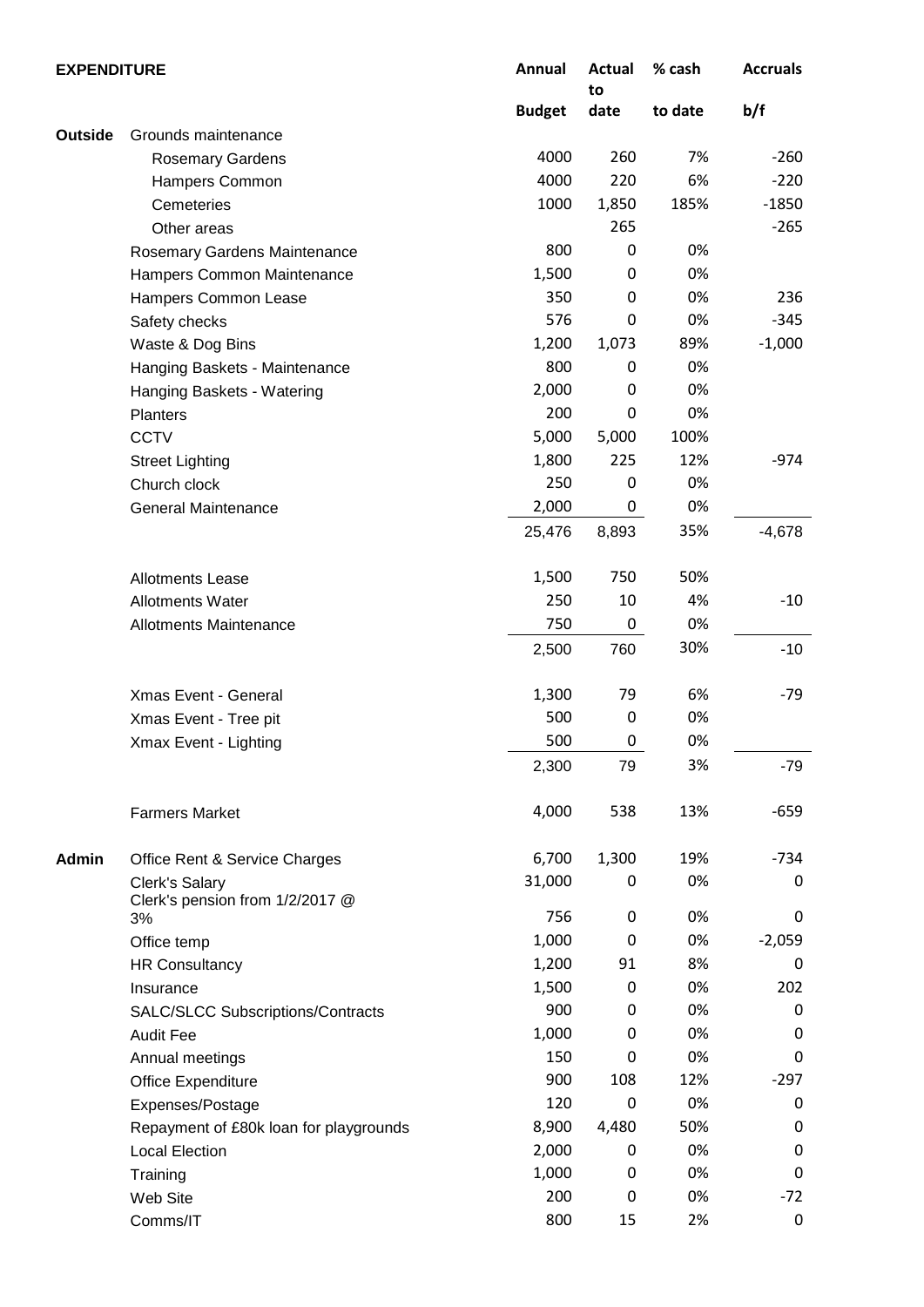|             | Office Water                                                       | 110      | $\mathbf 0$ | 0%  | 0         |
|-------------|--------------------------------------------------------------------|----------|-------------|-----|-----------|
|             |                                                                    | 58,236   | 5,994       | 10% | $-2,959$  |
| <b>Misc</b> | <b>Grants Awarded</b>                                              | 4,000    | 0           | 0%  |           |
|             | Repayment of £10k loan for skatepark                               | 1,221    | 0           | 0%  |           |
|             | Skatepark<br>Traffic consultant recommended                        | 500      | 0           | 0%  |           |
|             | works                                                              | 2,500    | 635         | 25% | $-3,180$  |
|             | War Memorial                                                       | $\Omega$ | 0           |     |           |
|             | Street light refurbishment                                         | 3,200    | 0           | 0%  |           |
|             | <b>Bus shelter</b>                                                 | 2,500    | 0           | 0%  |           |
|             | Jubilee walk                                                       | 500      | 0           | 0%  |           |
|             | Sign posts<br>Queen's 90th birthday                                | $\Omega$ | $\mathbf 0$ |     |           |
|             | celebrations                                                       | $\Omega$ | 0           |     |           |
|             | Chairman's allowance                                               | 250      | 0           | 0%  |           |
|             | Petworth Pages net contribution<br>Jubilee Walk Info Boards, Gates | 1,140    | $\Omega$    | 0%  |           |
|             | etc                                                                | 3,500    | 0           | 0%  |           |
|             | Grove Lane allotment wall                                          | 4,500    | 0           | 0%  |           |
|             | Cemetery seat                                                      | 500      | 0           | 0%  |           |
|             | Office redecoration                                                | 500      | $\Omega$    | 0%  |           |
|             | Neighbourhood Plan                                                 | 7,000    | 4,453       | 64% | $-4,443$  |
|             | Unallocated budget/contingency                                     | 2,000    | 0           | 0%  | $-740$    |
|             |                                                                    | 33,811   | 5,088       | 15% | $-8,363$  |
|             |                                                                    | 126,323  | 21,352      | 17% | $-16,748$ |

It was noted that the Income was on track, with substantial Allotment monies having received in last year. Although cash Expenditure in the month was high, this was offset by the respective accruals made at the end of the last financial year

#### F/50/17 Bank Reconciliation

This could not be reviewed as the live system balance currently shown did not agree to the bank balances. **Cllr Copus** to correct for Thursday's Council meeting

#### F/51/17 Invoices for approval

| Reed              | 392.56 | 65.43 | 327.13 | Office temp                          | w/e 7/4/17                |
|-------------------|--------|-------|--------|--------------------------------------|---------------------------|
| Reed              | 421.85 | 70.31 | 351.54 | Office temp                          | w/e 14/4/17               |
| Reed              | 374.98 | 62.50 | 312.48 | Office temp                          | w/e 21/4/17               |
| Reed              | 404.27 | 67.38 | 336.89 | Office temp                          | w/e 28/4/17               |
| Reed              | 363.26 | 60.54 | 302.72 | Office temp                          | w/e 5/5/17                |
| CDC               | 50.00  |       | 50.00  | <b>Farmers Market</b>                | Parking bay suspension s  |
| <b>CDC</b>        | 147.55 | 24.59 |        | 122.96 Office Rent & Service Charges | Insurance 1/11/16 to 31   |
| Medisave          | 37.54  | 6.26  | 31.28  | <b>General Maintenance</b>           | De-fib pads Hampers Co    |
| Link hire         | 168.00 | 28.00 | 140.00 | <b>Farmers Market</b>                | <b>Barriers April</b>     |
| Krokus            | 30.00  |       | 30.00  | <b>General Maintenance</b>           | Bus shelter clean         |
| Leconfield Hall   | 148.00 |       | 148.00 | <b>Farmers Market</b>                | 22/04/2017                |
| Southern Electric | 3.48   | 0.16  | 3.32   | <b>Street Lighting</b>               | Continuous $1/4/17$ to 3/ |
|                   |        |       |        |                                      |                           |